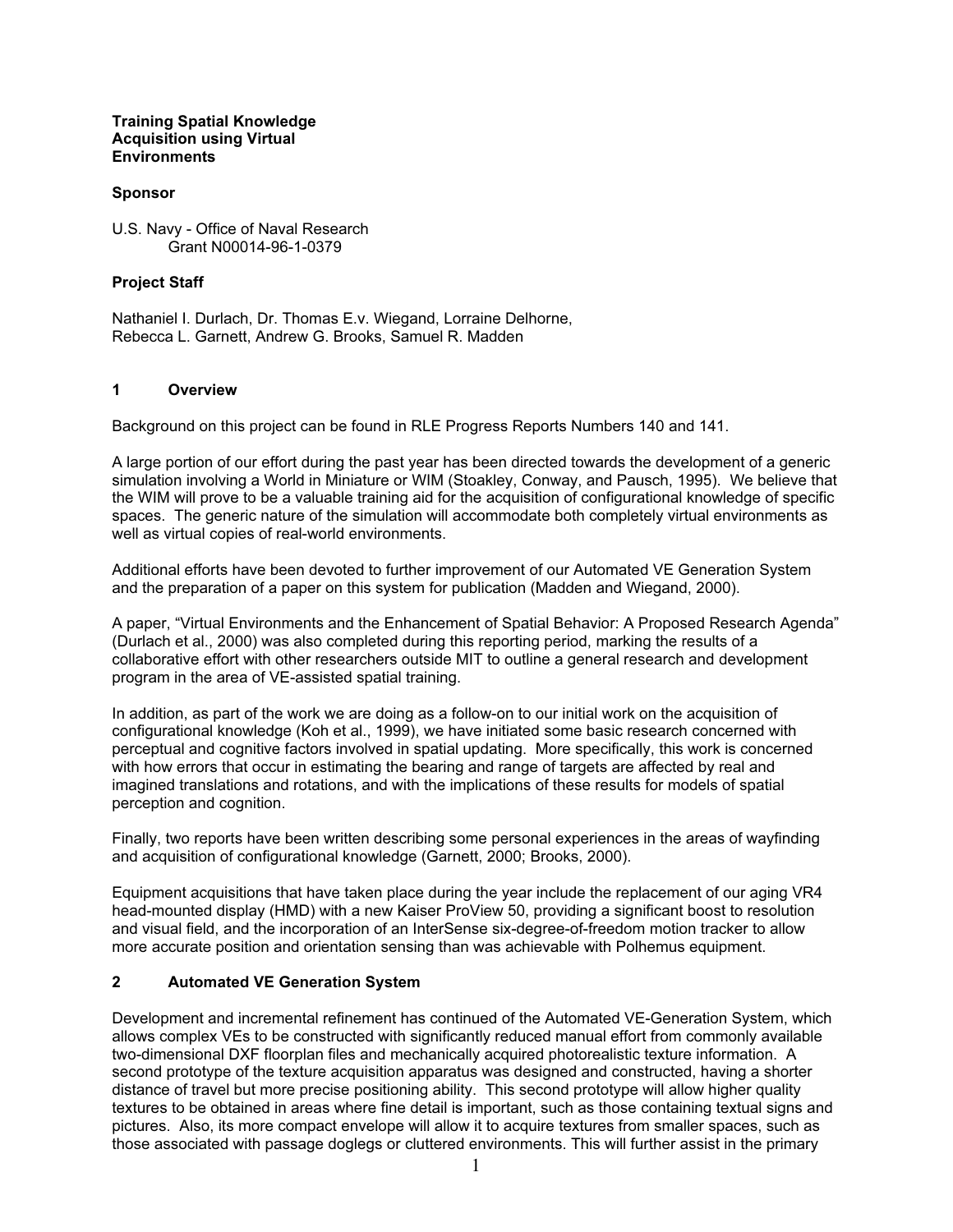goal of the automated VE-Generation System; to reduce the labor, time, and cost required to construct realistic VEs of complex spaces.

In order to illustrate and evaluate these savings, the Automated VE-Generation System and the second scanner prototype were used to create a new model of the 7th floor of our laboratory building, similar to the one used in the Koh experiments, but in VRML format. Quantification of the relative labor expenditure is difficult but a time saving of at least 50% was indicated.

# 3 World in Miniature

As indicated above, much of our effort has been focused on the use of a World In Miniature, or WIM, as a spatial training tool. A WIM is a supernormal artifact within a VE simulation, whereby a miniaturized representation of the entire virtual world is made available to the user as an object within the world, including the location and orientation of the user's avatar (see discussion of WIMs in Stoakley, Conway, and Pausch, 1995). Users are able to hold a motion-tracked physical representation of the WIM within their hands and move it in and out of the field of view and vary its position and orientation, in order to facilitate flexible examination, much as they would examine a 3-D map in the real world if such a map were available.

The WIM follows the user during movement through the virtual environment; the user may choose to have the WIM remain in view during movement, thus providing a real-time overview of the relative position of the avatar within the world, or may choose to alternate between hiding and showing the WIM as if storing and retrieving it from a pocket. The WIM tool that has been developed is a generic immersive simulation within DIVE, a collaborative VE system, that allows any VRML or DIVE model world to be equipped with a tracked WIM of itself and undergo real-time exploration by a user. An example shot of a user within the VE looking at the WIM is shown in Figure 1.



Figure 1: Example VE showing the WIM in the foreground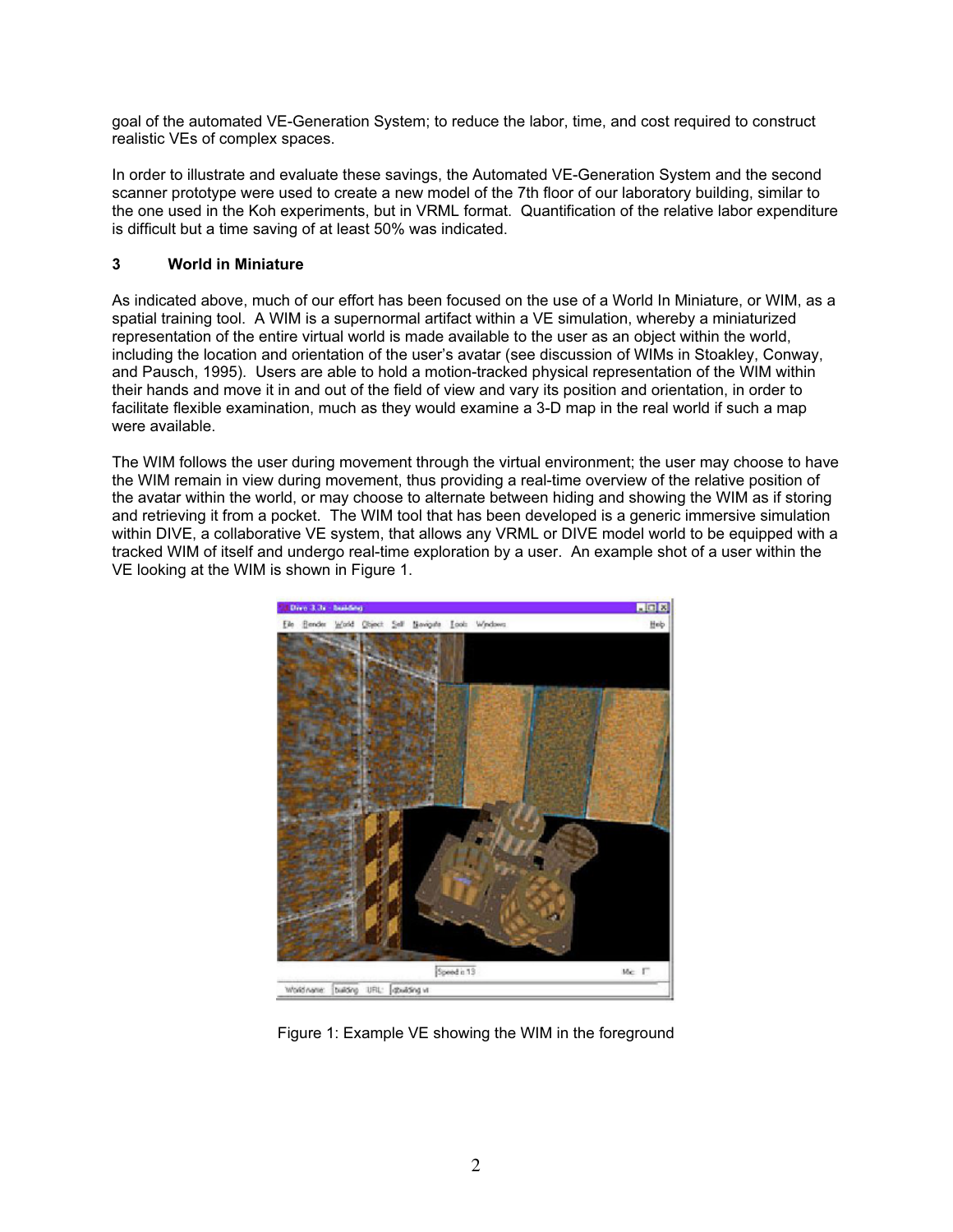

Figure 2: Removal of WIM detail using the saw

It is immediately apparent that a monolithic 3-D model of an indoor space would rapidly become quite useless as the level of complexity increases, due to occluding detail and the inherent difficulties in examining fine detail from an overview position. What separates our WIM from a simple virtual 3-D model of the space is that the user has the ability to disassemble it to further determine the substructure of the environment and localize the avatar. The current disassembly mode of the WIM is a transparent planar cutter or "saw" that is tracked with a hand-held physical analog just as in the case of the WIM. Wherever the saw intersects the WIM, the intersecting polygons are removed allowing the user to view the detail within. This enables the user to experience some kinesthetic feedback associated with distortion of the model, just as some kinesthetic feedback would be present when manually dissecting a real physical model. Figure 2 shows the example WIM from Figure 1 undergoing disassembly with the saw, and figure 3 shows a user immersed in the simulation, viewing the environment via a head-mounted display and operating the hand-held trackers for the WIM and the saw. Other WIM distortion modes are currently under consideration.